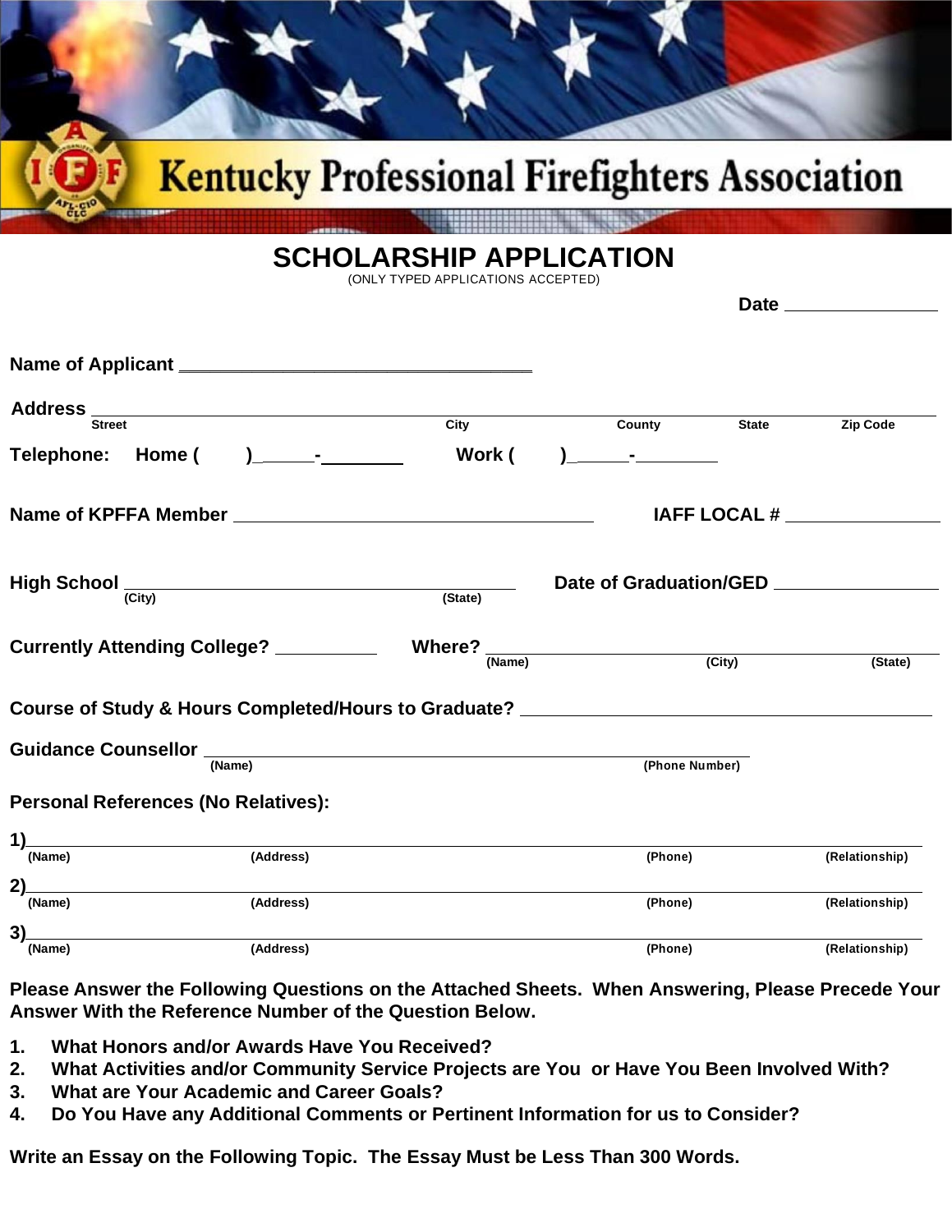

**Topic: Describe Yourself, Your Educational Goals and Why You Should Be Awarded This Scholarship.**